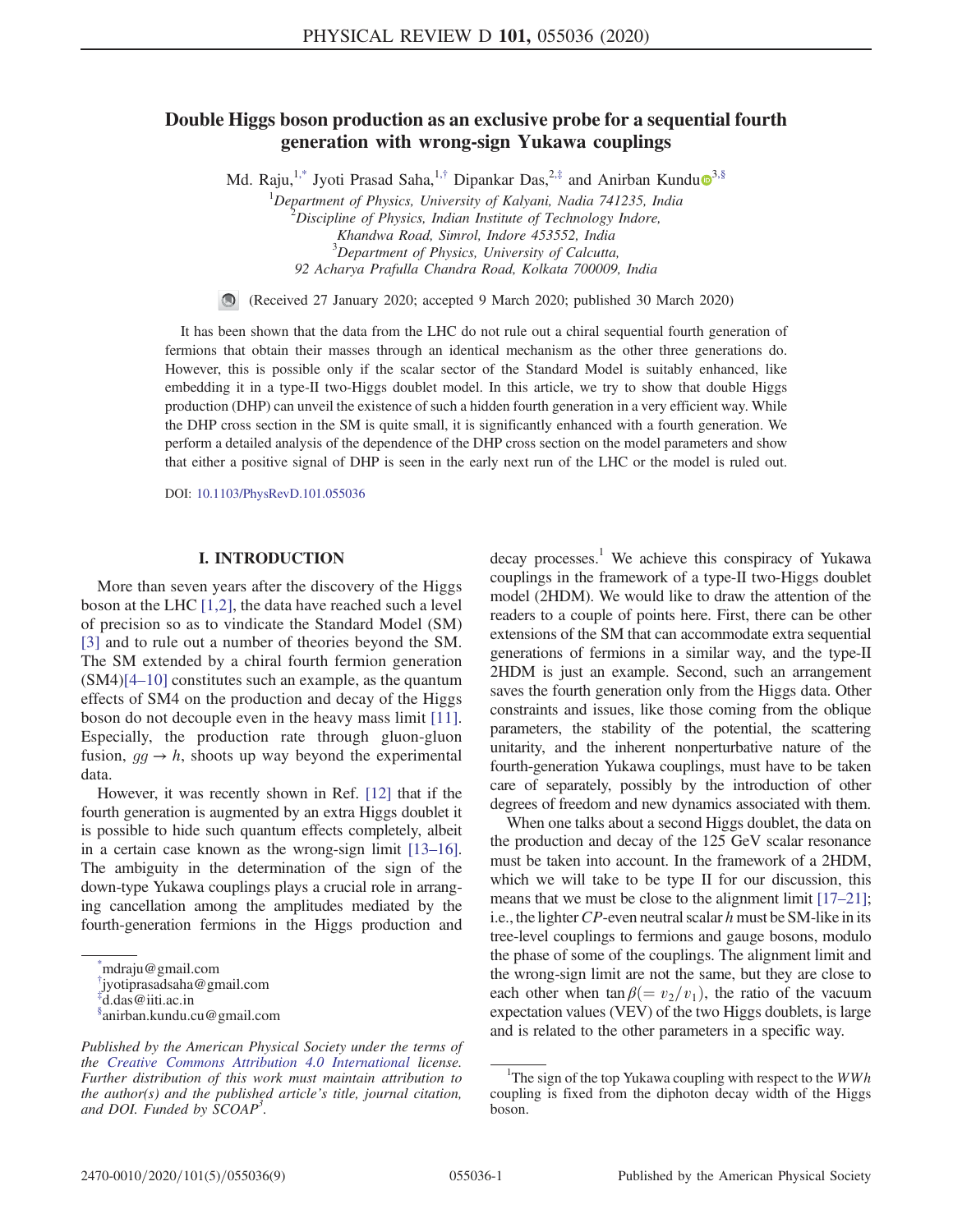Assuming that such a model—the SM extended by a heavy chiral fourth generation of leptons and quarks and another Higgs doublet of type-II variety, the complete package of which we will call xSM4—exists and somehow satisfies all the constraints mentioned in the previous paragraphs, one would like to ask the pertinent question of the possible direct signatures of the model. There can be indirect signals through flavor physics, coming from the mixing of the fourth generation with the other three, but that involves parameters that are *a priori* unknown. Similarly, direct production of heavy fermions also depends on unknown quantities like the masses of those fermions. The model can be tuned so as to make all such effects vanish.

There is, however, an interesting way to unveil the fourth generation, which we would like to focus on in this paper. This is the double Higgs production (DHP),  $p p \rightarrow hh + X$ . The DHP is the most important process to directly measure the Higgs self-coupling, and in the context of the LHC, this has been widely discussed in the literature [22–24]. DHP can proceed through various subprocesses: gluon-gluon fusion (ggF), vector boson fusion, Higgsstrahlung, or bremsstrahlung from the top; but ggF is by far the dominant process [25–27], contributing more than 90%. At  $\sqrt{s}$ 13 TeV at the LHC, the total DHP cross section in the SM is 34.45 fb, of which 31.05 fb comes from ggF [25]. At  $\sqrt{s}$  = 14 TeV, the ggF share is 36.69 fb out of a total of 40.71 fb. In the ggF channel, there are two types of Feynman diagrams in the SM; one is represented by a top quark box, and the other is represented by a top quark triangle and a triple Higgs interaction. The DHP rate in the SM is suppressed because of a destructive interference between these two amplitudes. On the other hand, in xSM4, the new quarks play a pivotal role (as well as the new scalars), and the DHP cross section may receive an orderof-magnitude enhancement compared to the SM one, thanks to the large Yukawa couplings of the heavy fourth generation. We explain the mechanism in more detail in the next section.

We perform the analysis of DHP within the framework of xSM4 for  $\sqrt{s}$  = 14 TeV and show that (i) there should be a substantial enhancement of the DHP cross section, compared to that in the SM, which should either result in a positive signal very soon or rule the model out, and (ii) on top of the enhancement due to the fourth generation of fermions, there is a further contribution from the heavy neutral Higgs of 2HDM, the effect of which results in a severe constraint on the parameter space of 2HDM associated with xSM4.

At this point, one must point out the inherent limitations of such a study. Heavy chiral fermions that get their masses through Yukawa couplings naturally engender those couplings to be large and possibly nonperturbative. In this limit, the one-loop calculations have to be taken with a pinch of salt, as the higher-loop electroweak corrections may be even more significant [5,28]. However, the masses of the fourth-generation fermions can be tuned to arrange a cancellation [28], and consequently such effects can be diluted. In any case, such contributions should, in principle, raise the DHP cross section, if the higher-order terms add constructively to the leading-order ones. In other words, our bounds should turn out to be even stronger, or, in an extreme case, the model may already be ruled out. The ideal procedure would have been to use an effective theory, involving a  $G^{a\mu\nu}G^a_{\mu\nu}\Phi^{\dagger}\Phi$  operator (i.e., involving two gluon and two Higgs fields) and integrating out the heavy fermion and scalar fields. However, this brings in an undetermined Wilson coefficient, the value of which must be ascertained by matching with the full theory. Thus, one has to evaluate the full ultraviolet-complete theory, as best as possible.

The paper is organized as follows. In Sec. II, we briefly recapitulate the DHP mechanism in the SM and also give a brief introduction to xSM4. The DHP in xSM4 is analyzed in Sec. III, with the results shown and discussed in Sec. IV. In the last section, we summarize our findings and conclude.

#### II. THEORY PRELUDE

#### A. Double Higgs production in the SM

The Feynman diagrams relevant for DHP in the SM ggF channel are shown in Fig. 1 (for all the diagrams, we refer the reader to the recent review, Ref. [25]). The subdominant contributions are neglected for our discussion.

The first diagram depicts an amplitude that proceeds through a quark box; this will be called a *box* (or  $\square$ ) diagram. The second diagram similarly depicts an amplitude proceeding through a quark triangle and subsequent triple-Higgs interaction; this is called a *Delta* (or Δ) diagram. Note that there are many  $\Box$  and  $\Delta$  diagrams



FIG. 1. Feynman diagrams for double Higgs production in the SM.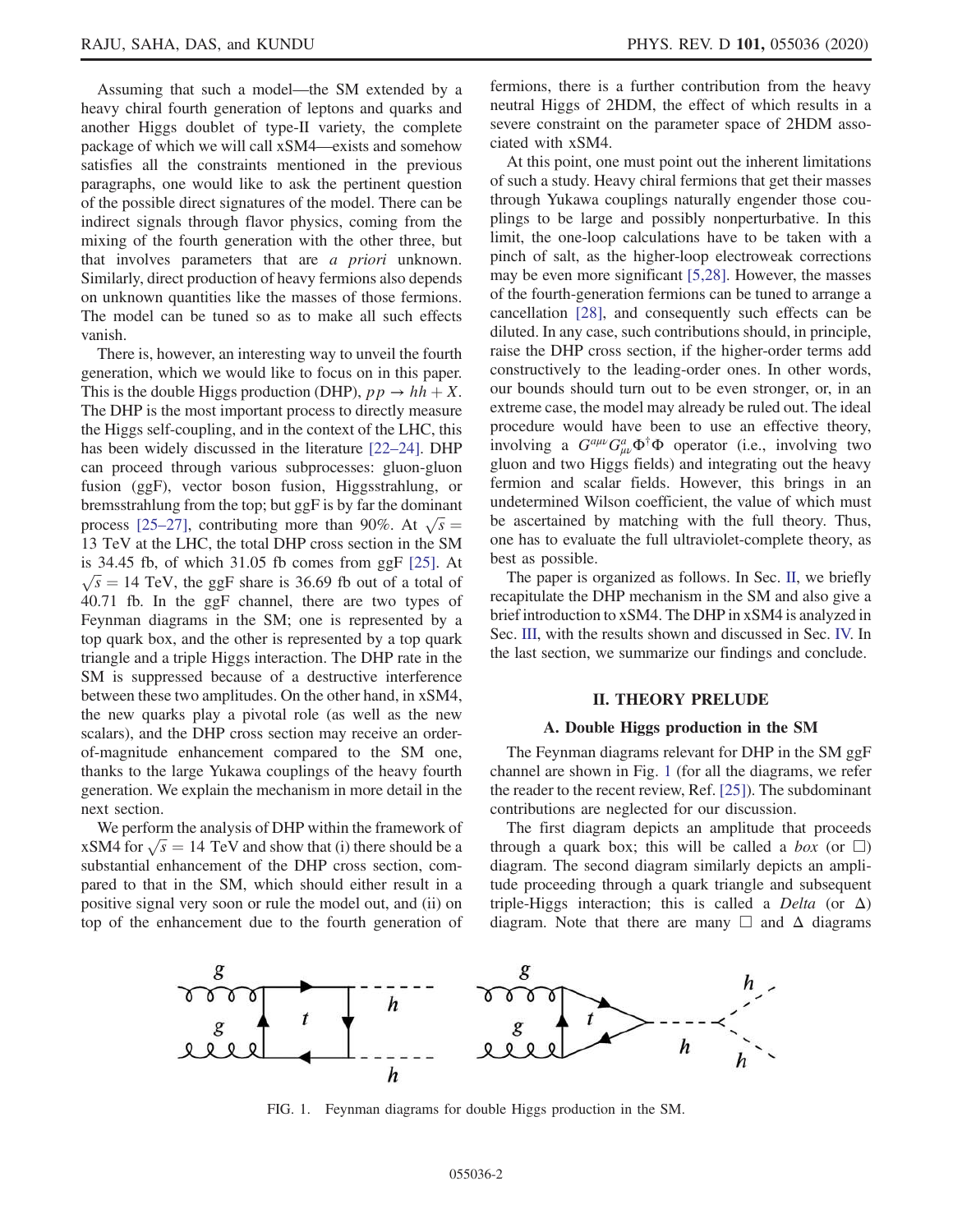for different quarks; however, in the SM, one may neglect all other quarks except the top.

An interesting aspect of DHP in the SM is the destructive interference between the box and the Delta amplitudes. This results in an extremely small cross section, of about 36.69 fb at the 14 TeV LHC [25]. Searches for both resonant and nonresonant Higgs pair production have been performed in various channels by both the ATLAS and CMS experiments [29–39].

Let us display the relevant expressions for the DHP differential cross section via the ggF channel. The process under consideration is  $g(p_1)g(p_2) \rightarrow h(p_3)h(p_4)$ , where  $p_1$  and  $p_2$  are the incoming momenta, while  $p_3$  and  $p_4$  are the outgoing momenta, so that the Mandelstam variables are defined as

$$
s = (p_1 + p_2)^2, \quad t = (p_1 - p_3)^2, \quad u = (p_1 - p_4)^2. \tag{1}
$$

To simplify the expressions, let us define some dimensionless quantities as

$$
S = \frac{s}{m_t^2}, \quad T = \frac{t}{m_t^2}, \quad U = \frac{u}{m_t^2}, \quad \rho = \frac{m_h^2}{m_t^2},
$$
  

$$
T_1 = T - \rho, \quad U_1 = U - \rho,
$$
 (2)

where  $m_t$  is the pole mass of the top quark and  $m_h$  is the Higgs boson mass. The spin and color averaged differential cross section for DHP is given by [40]

$$
\frac{d\sigma_{gg\to hh}}{dt} = \frac{G_F^2 \alpha_s^2}{256(2\pi)^3} \left[ |(C_\Delta F_\Delta + C_\Box F_\Box)|^2 + |C_\Box G_\Box|^2 \right], \tag{3}
$$

where  $G_F$  and  $\alpha_s$  ( $\equiv g_s^2/4\pi$ ) are the Fermi coupling and the strong coupling constants, respectively. The expressions for the F and G terms as well as the coefficients  $C_{\Box}$  and  $C_{\Delta}$  are given below:

$$
C_{ij} = \int \frac{d^4q}{i\pi^2} \frac{1}{(q^2 - m_t^2)[(q + p_i)^2 - m_t^2][(q + p_i + p_j)^2 - m_t^2]},
$$
\n(4)

$$
D_{ijk} = \int \frac{d^4q}{i\pi^2} \frac{1}{(q^2 - m_t^2)[(q + p_i)^2 - m_t^2][(q + p_i + p_j)^2 - m_t^2][(q + p_i + p_j + p_k)^2 - m_t^2]},
$$
\n(5)

$$
F_{\Delta} = \frac{2}{S} \{ 2 + (4 - S)m_t^2 C_{12} \},\tag{6}
$$

$$
F_{\square} = \frac{1}{S^2} \{ 4S + 8m_t^2 SC_{12} - 2m_t^4 S(S + 2\rho - 8)(D_{123} + D_{213} + D_{132})
$$
  
+ 2m\_t^2 (\rho - 4) [T\_1(C\_{13} + C\_{24}) + U\_1(C\_{23} + C\_{14}) - m\_t^2 (TU - \rho^2)D\_{132}] \}, (7)

$$
G_{\square} = \frac{1}{\mathcal{S}(\mathcal{T}U - \rho^2)} \{ m_t^2 (\mathcal{T}^2 + \rho^2 - 8\mathcal{T}) [\mathcal{S}C_{12} + \mathcal{T}_1(C_{13} + C_{24}) - m_t^2 \mathcal{S} \mathcal{T} D_{213}] + m_t^2 (\mathcal{U}^2 + \rho^2 - 8\mathcal{U}) [\mathcal{S}C_{12} + \mathcal{U}_1(C_{23} + C_{14}) - m_t^2 \mathcal{S} \mathcal{U} D_{123}] - m_t^2 (\mathcal{T}^2 + \mathcal{U}^2 - 2\rho^2) \times (\mathcal{T} + \mathcal{U} - 8) C_{34} - 2m_t^4 (\mathcal{T} + \mathcal{U} - 8) (\mathcal{T}U - \rho^2) (D_{123} + D_{213} + D_{132}) \}.
$$
\n(8)

The coefficients  $C_{\Delta}$  and  $C_{\Box}$  are given by

$$
C_{\Delta} = \frac{3m_h^2}{s - m_h^2} g_t^h, \qquad C_{\square} = (g_t^h)^2, \tag{9}
$$

where  $g_t^h \equiv \sqrt{2}m_t/v$  is the SM Yukawa coupling for the top quark. The cross section is calculated using FeynRules2.0 [41] and MadGraph5\_aMC@NLO2.3.3 [42].

## B. xSM4: A fourth chiral fermion generation in a type-II 2HDM

Here, we will summarize the essential points of Ref. [12]. One introduces a fourth chiral generation of fermions,

$$
Q' = \begin{pmatrix} t' \\ b' \end{pmatrix}, \qquad L' = \begin{pmatrix} t' \\ \tau' \end{pmatrix}, \tag{10}
$$

where all the components are massive enough to escape direct detection at the LHC and the masses are so arranged as to satisfy the bounds on both the oblique parameters S and T. Note that a full chiral generation, if completely degenerate, gives a constant contribution of  $2/3\pi$  to the oblique Sparameter[4,43]. To cancel this large contribution, one has to introduce a mass splitting between the members of a doublet, and the splitting should go in opposite directions for the lepton and the quark doublets, to be in conformity with the T parameter. Keeping this in mind, we will display our results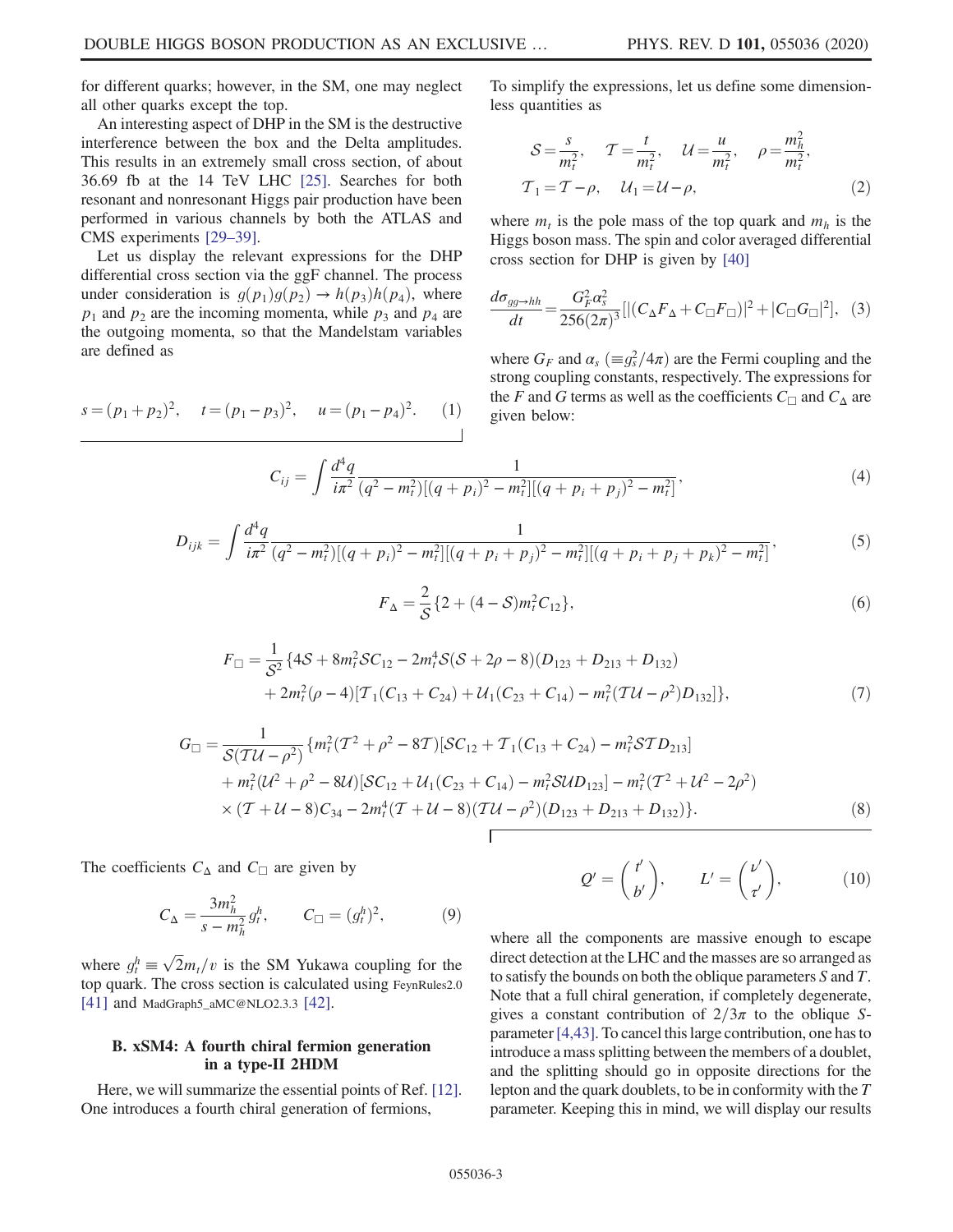for two benchmark points that satisfy the bounds coming from the oblique parameters.

Within the ambit of the SM, there is no way to play with the sign of the Yukawa couplings; they must have the same sign as the masses. This is also necessary to maintain the tree-level unitarity [44]. However, if the scalar sector is extended to include another doublet, the wrong-sign limit, as shown below, may be achieved.

Let us focus on a type-II 2HDM with a CP-conserving scalar potential, where the two doublets are denoted by  $\Phi_1$ and  $\Phi_2$ . We denote the VEVs of the two doublets by  $v_1/\sqrt{2}$ and  $v_2/\sqrt{2}$ , respectively, with  $v = \sqrt{v_1^2 + v_2^2}$  being the total electroweak VEV. The scalar spectrum has two CPeven neutral fields  $h$  and  $H$ , with  $h$  being the lighter one; one CP-odd neutral field A; and a pair of charged fields  $H^{\pm}$ . The physical fields h and H are obtained from the corresponding CP-even components of  $\Phi_1$  and  $\Phi_2$  by a rotation parametrized by the angle  $\alpha$ . The fact that the lighter  $CP$ -even scalar,  $h$ , has couplings with the SM gauge bosons and fermions that are completely in conformity with the SM (within the experimental uncertainties) constrains the allowed parameter space to lie close to the alignment limit, defined by [17,18,21,45,46]

$$
\cos(\beta - \alpha) \approx 0. \tag{11}
$$

On the other hand, to cancel the fourth-generation contributions completely from the  $gg \to h$ ,  $h \to \gamma \gamma$ , and  $h \rightarrow Z\gamma$  processes, one needs the correlation among the scaling of the Higgs couplings relative to the SM,

$$
\frac{g_{VVh}}{g_{VVh}^{\rm SM}} = \frac{g_{uuh}}{g_{uuh}^{\rm SM}} = -\frac{g_{ddh}}{g_{ddh}^{\rm SM}} = -\frac{g_{\ell\ell h}}{g_{\ell\ell h}^{\rm SM}} = 1,\tag{12}
$$

where V, u, d, and  $\ell$  denote, generically, the weak gauge bosons, the up-type quarks, the down-type quarks, and the charged leptons, respectively. Such a "wrong-sign limit" can be obtained, within the framework of a type-II 2HDM, as [13–16]

$$
\cos(\beta - \alpha) = 2\cot\beta, \quad \text{with} \quad \tan\beta \gg 2. \tag{13}
$$

This makes the down-type Yukawa couplings with the nonstandard neutral scalar large (they are enhanced by  $\tan \beta$ ), and for b', the coupling can easily be nonperturbative. While this is an important issue that has recently been emphasized in Ref. [47], we will keep our analysis confined to not-too-large values of tan  $\beta$ , with a tacit understanding that any other issues with the stability of xSM4 are somehow taken care of, most probably by some other dynamics.

### III. DOUBLE HIGGS PRODUCTION IN xSM4

Now that we have outlined how, in the wrong-sign limit, the type-II 2HDM can hide a chiral fourth generation in

TABLE I. The benchmark points BP1 and BP2, with all masses in GeV.

| Benchmark $m_{t'}$ $m_{b'}$ $m_{\tau'}$ $m_{\nu'}$ $m_H$ $m_H^{\pm}$ $m_A$ |  |  |                                   |  |
|----------------------------------------------------------------------------|--|--|-----------------------------------|--|
| BP <sub>1</sub>                                                            |  |  | 1430 1380 1380 495 1010 1900 2800 |  |
| BP2                                                                        |  |  | 1430 1380 1380 500 2160 2650 4050 |  |

processes like  $gg \to h$ ,  $h \to \gamma \gamma$ ,  $h \to Z \gamma$ , let us concentrate on DHP:  $gg \rightarrow hh$ . The relevant Feynman diagrams can be generalized from those shown in Fig. 1, by replacing  $t$  with  $t/b'/t'$  and the scalar propagator with  $h/H$ . We follow the same path as outlined in Sec. II A, except that (i) all the three heavy quarks, viz.,  $t$ ,  $t'$ , and  $b'$ , will be taken into account<sup>2</sup> and, (ii) apart from the h-mediated  $\Delta$  diagrams, the H-mediated diagrams have to be considered, too.

It is quite obvious that the cancellation of the fourthgeneration contributions due to the wrong-sign dynamics will no longer occur for the box diagrams, as the relevant Yukawa couplings appear twice in the box diagrams. Thus, we expect a large enhancement of the DHP rate over the SM prediction. Before we go into that, the  $\Delta$  diagrams merit a comment. Note that there is a second  $\Delta$  diagram, even in the absence of the fourth generation, that is mediated by the heavy scalar  $H$ . The  $Hhh$  coupling plays an important role in the DHP process, as we will see later. However, in the exact alignment limit  $cos(\beta - \alpha) = 0$ , the Hhh coupling vanishes.

With more such  $\Box$  and  $\Delta$  diagrams in xSM4, expressions for whose amplitudes are analogous to what we have shown before, the differential cross section for DHP can be written as

$$
\frac{d\sigma_{gg \to hh}}{dt} = \frac{G_F^2 \alpha_s^2}{256(2\pi)^3} \left[ \left| \sum_{t,t',b'} \left\{ (C_\Delta^h + C_\Delta^H) F_\Delta + C_\square F_\square \right\} \right|^2 + \left| \sum_{t,t',b'} C_\square G_\square \right|^2 \right].
$$
\n(14)

While  $F_{\Box}$ ,  $F_{\Delta}$ , and  $G_{\Box}$  have expressions analogous to those in Eq. (8), with the suitable replacement of the quark label, the expressions for  $C_{\Delta}$  and  $C_{\Box}$  are

$$
C^h_{\Delta} = \lambda_{hhh} \frac{v}{s - m_h^2} g_q^h, \quad C^H_{\Delta} = \lambda_{hhh} \frac{v}{s - m_H^2} g_q^H, \quad C_{\square} = (g_q^h)^2,
$$
\n(15)

where  $g_q^{h/H}$   $(q = t, t', b')$  are given by

<sup>&</sup>lt;sup>2</sup>We refrain ourselves from going to such high values of tan  $\beta$ where the b-contributions become relevant and the Yukawa coupling for  $b'$  becomes badly nonperturbative.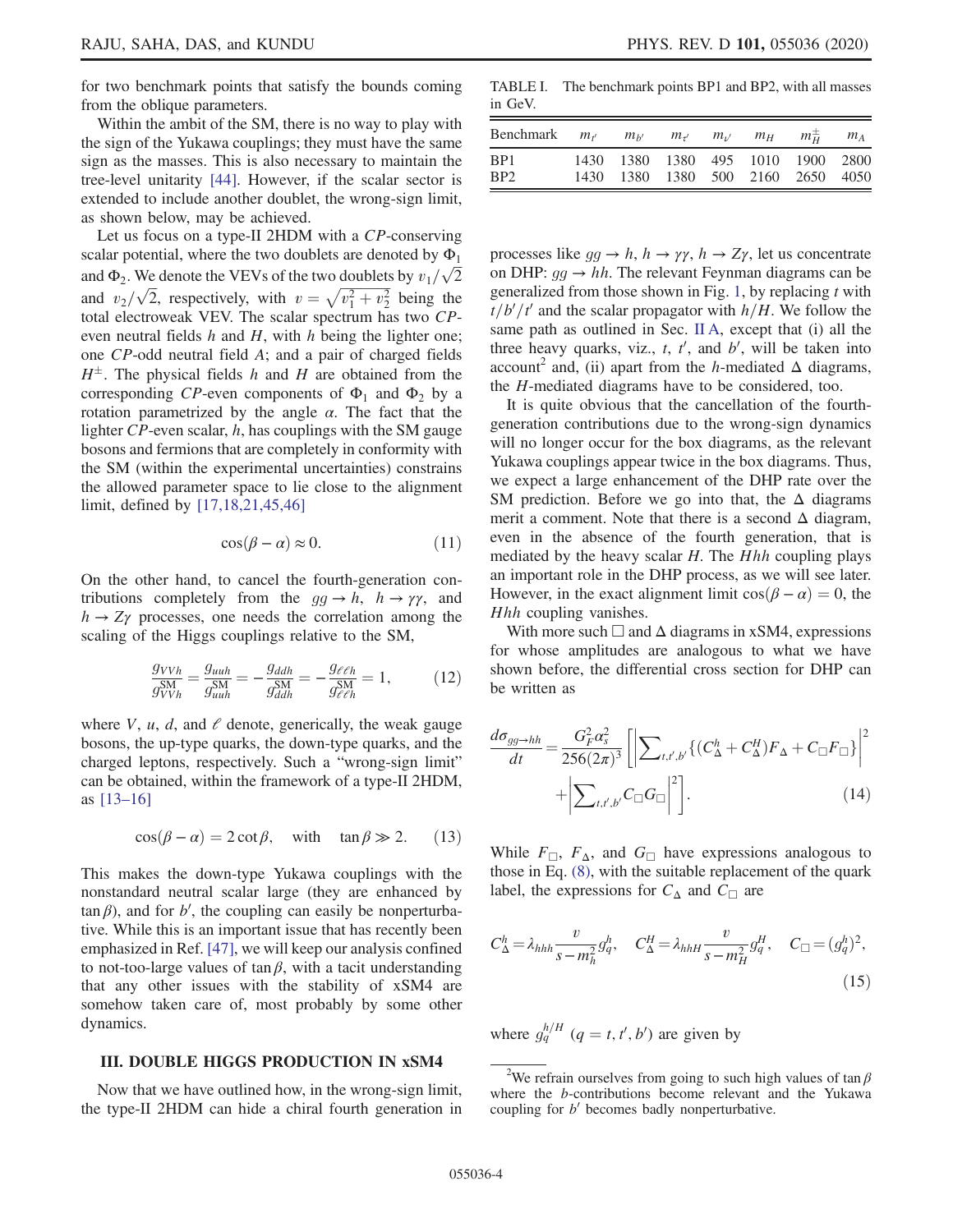$$
g_q^h = \frac{\sqrt{2}m_q \cos \alpha}{v \sin \beta} \quad \text{for } q = t, t', \qquad g_q^h = -\frac{\sqrt{2}m_q \sin \alpha}{v \cos \beta} \quad \text{for } q = b',
$$
  

$$
g_q^H = \frac{\sqrt{2}m_q \sin \alpha}{v \sin \beta} \quad \text{for } q = t, t', \qquad g_q^H = \frac{\sqrt{2}m_q \cos \alpha}{v \cos \beta} \quad \text{for } q = b',
$$
 (16)

and

$$
\lambda_{hhh} = -\frac{3}{v\sin 2\beta} [\lambda_S v^2 \cos(\alpha + \beta)\cos^2(\beta - \alpha) - m_h^2 \{2\cos(\alpha + \beta) + \sin 2\alpha \sin(\beta - \alpha)\}],\tag{17}
$$

$$
\lambda_{hhH} = \frac{\cos(\beta - \alpha)}{v \sin 2\beta} \left[ \sin 2\alpha (2m_h^2 + m_H^2) - \frac{1}{2} \lambda_S v^2 (3 \sin 2\alpha - \sin 2\beta) \right],\tag{18}
$$

where the dimensionless quantity [20,48],

$$
\lambda_S = \frac{2}{v^2} \frac{m_{12}^2}{\sin \beta \cos \beta},\tag{19}
$$

is used as a convenient parametrization for the soft  $\mathbb{Z}_2$ breaking effect in the scalar potential. For our analysis, we will use the dimensionless coupling  $\tilde{g}$ , defined as

$$
\tilde{g}_{hhh(H)} \equiv \frac{v}{3m_h^2} \lambda_{hhh(H)}.
$$
\n(20)

Note that, once the wrong-sign limit of Eq. (13) is imposed and some benchmark values for the nonstandard masses are chosen, the trilinear couplings are controlled by  $\tan \beta$  and  $\lambda_S$ . Therefore,  $\lambda_S$  can be tuned properly to adjust the value of  $\tilde{g}_{hhH}$ , and consequently, the DHP cross section can be treated as a function of  $\tilde{g}_{hhH}$  and tan  $\beta$ .

We will start with the limit  $\tilde{g}_{hhH} = 0$ , i.e., when the Hmediated diagram is absent. In this case, the box amplitude is expected to pick up a factor of 3 compared to that in the SM due to the presence of three heavy quarks,  $t$ ,  $t'$ , and  $b'$ . Also notice that the  $t'$  and  $b'$  contributions should cancel each other in the h-mediated triangle amplitudes because of the wrong-sign limit. Since the t-mediated triangle amplitude is also subdominant, this will lead to an enhancement of the DHP cross section approximately by a factor of 9, which can be sensed in the near future.

Next, we slowly switch on  $\tilde{g}_{hhH}$  till the experimental upper bound on the DHP cross section  $\approx$  330–340 fb [49] is reached. Thus, for a given  $tan \beta$ , one obtains an upper bound on  $|\tilde{g}_{hhH}|$ , although the exact number depends on the sign of this coupling. We display our results for two different benchmark points as shown in Table I. The masses specify all the relevant parameters, like the scaled Yukawa couplings  $g_q^{h(H)}$ , as tan  $\beta$  is treated as a variable parameter and the mixing angle  $\alpha$  is obtained from Eq. (13). The soft breaking term  $\lambda_s$  is adjusted so that that the DHP cross section reaches the experimental limit at tan  $\beta = 20$ . The masses of the heavy scalars and the fourth-generation fermions are chosen in such a way as to evade the direct detection limits [50,51]. We have explicitly checked that the oblique parameters  $S$  and  $T$  for both the benchmark points as shown in Table I, coming from fermionic [4,43] and scalar [52,53] loops, are within the experimental limits given by [54]

$$
\Delta S = 0.05 \pm 0.10, \qquad \Delta T = 0.08 \pm 0.12. \quad (21)
$$

While computing the H-mediated  $\Delta$  diagrams, we have taken into account the finite, possibly non-negligible widths of the nonstandard scalars in our numerical codes. However, the  $H$ -mediated diagrams are not the primary reasons behind the enhancement in the DHP cross section. Therefore, our main result will not crucially depend on the effects arising due to the finite width of the nonstandard scalars.

#### IV. OBSERVABILITY OF xSM4

As explained in the previous section, in the wrong-sign limit,  $\tilde{g}_{hhH}$  and tan  $\beta$  are the only free parameters relevant for our study once we decide to stick to the chosen benchmark points. Keeping in mind that the up- and down-type Yukawa couplings in the fourth generation do not become badly nonperturbative and at the same time to be consistent with the wrong-sign limit, we confine ourselves to the range  $3 < \tan \beta < 20$ .

First, let us focus on the case in which the fourthgeneration is present but the H-mediated diagrams are absent, possibly because of a vanishing  $\tilde{g}_{hhH}$ . The  $t'$ - and  $b'$ -mediated box amplitudes, on top of the  $t$ -mediated one, enhances the SM DHP cross section approximately by a factor of 9, as can be seen from Fig. 2, to about 300 fb. This is in contrast to the enhancement of the DHP cross section [55] due to resonant production of heavy scalars and their subsequent decays. The nature of the plot near  $\tan \beta = 3$ can be explained by the imperfect cancellation of the  $t'$ and  $b'$  amplitudes in the *h*-mediated triangle diagrams. However, the cross section stabilizes for moderate or large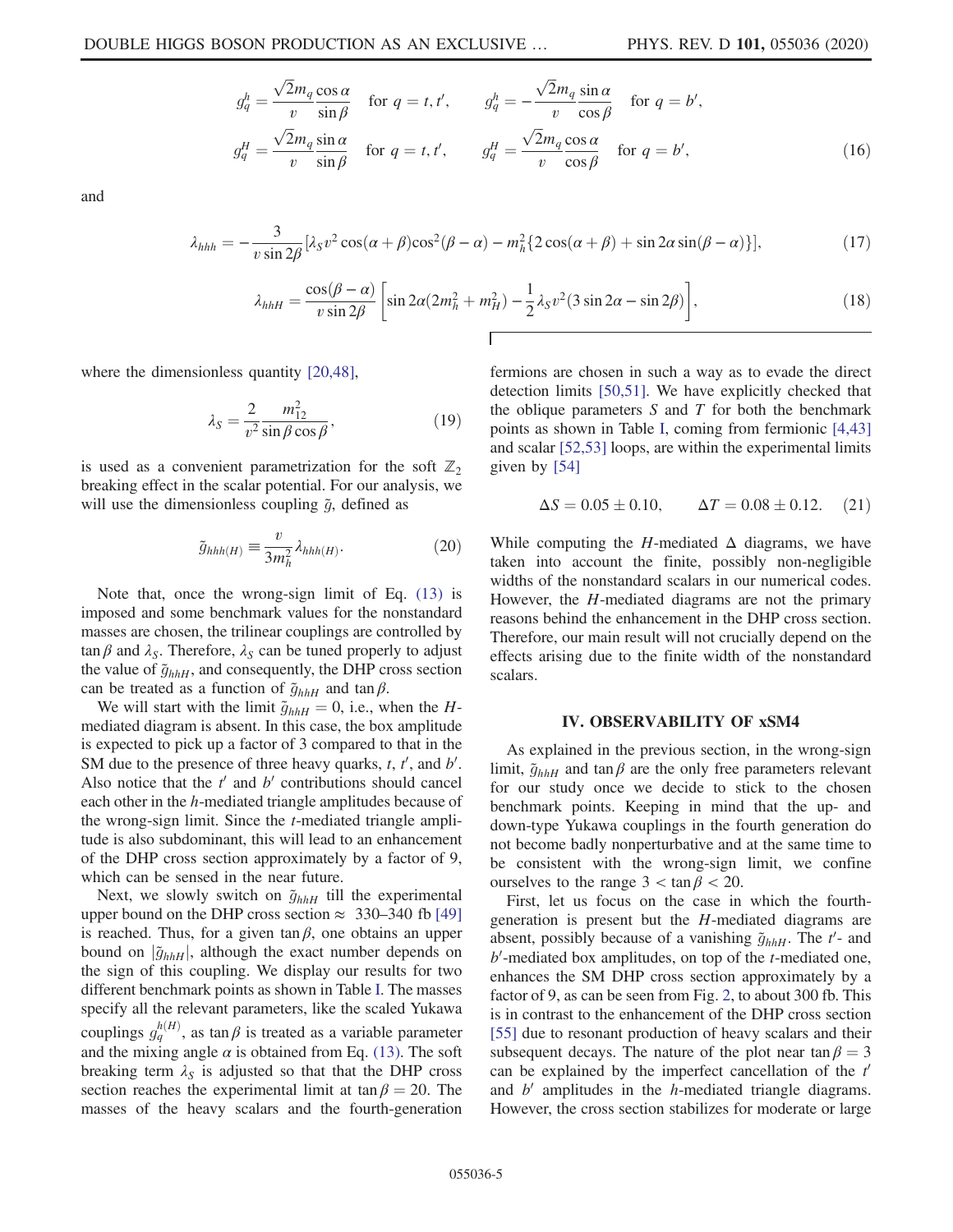

FIG. 2. Double Higgs production cross section as a function of  $\tan \beta$  for benchmark point 1.

values of tan  $\beta$ , i.e., when we are very close to the wrongsign limit. We have checked that the nature of the plot remains the same for both the benchmark points. The region near tan  $\beta = 3$  is very close to, but not, the actual minimum of DHP cross section in xSM4. This will be discussed later in this section.

The Higgs pair going to the bb $\tau\tau$  channel is also studied in Ref. [56]. Among the all the probable final states into which h can decay,  $hh \rightarrow b\bar{b}\tau^{+}\tau^{-}$  appears to be one of the most promising channels, because of a relatively small background compared to other final states [36]. The branching fraction of  $hh \rightarrow b\bar{b}\tau^{+}\tau^{-}$  is about 7.3% [25] with the b-tagging efficiency being about 75% and the  $\tau$ -tagging efficiency being about 50% [57–59]. So, the number of events observed, with an integrated luminosity of 300 fb<sup>−</sup><sup>1</sup> , is about 1200, which should be more than ample to verify the existence of the fourth generation in the wrong-sign  $limit.<sup>3</sup>$ 

The upper limit of the DHP cross section, viz., 330– 340 fb [49], is still somewhat above the enhancement caused by the fourth generation alone. This gap may be bridged with the contribution coming from the H-mediated  $\Delta$  diagrams. This, in turn, sets an upper limit on  $\tilde{g}_{hhH}$  as a function of tan  $\beta$ , as displayed in Fig. 3. The limits are shown for the two benchmark points BP1 and BP2, with  $m_H = 1.01$  and 2.16 TeV, respectively. The limits become stronger with increasing tan $\beta$ , as the  $\Delta$  diagram with b' starts to become more significant. Obviously, the Hpropagator suppression ensures that the limit on  $\tilde{g}_{hhH}$  is higher for BP2 than for BP1; for tan  $\beta = 20$ , the coupling can be as large as 0.67 for BP2 but only 0.12 for BP1.

The coupling  $\tilde{g}_{hhH}$  can, in principle, be negative, too. Note that the sign is important only for the interference



FIG. 3. The upper limit of  $\tilde{g}_{hhH}$  as a function of tan  $\beta$  for the two benchmark points, with  $M_H = 1.01$  and 2.16 TeV, respectively. Regions above the respective lines are ruled out from the experimental limit on DHP.



FIG. 4. Variation of the DHP cross section with  $\tilde{g}_{Hhh}$ , for  $\tan \beta = 20.$ 

terms in the squared amplitude. It is easy to check that there is a destructive interference between the b'-mediated  $\Delta$ diagram with the other  $\square$  amplitudes, which slightly lowers the DHP cross section from its  $\tilde{g}_{hhH} = 0$  value. This is shown in Fig. 4, in which we have taken  $\tan \beta = 20$  to maximize the decrease. The lowest point of the curve is actually the minimum possible DHP cross section (approximately 280 fb) in xSM4, not the one that one gets from the absence of the  $\Delta$  diagrams. However, the difference is negligible compared to the theoretical uncertainties in the estimation of the cross section as well as the experimental uncertainties, and even more so when the higher-order effects are neglected, as mentioned in the Introduction.

## V. CONCLUSION

It is well known that DHP is the only process that can realistically probe the Higgs self-coupling λ. In a 2HDM

 $3$ The present upper limit in this channel is 12.7 and 31.4 times that of the SM, by ATLAS and CMS collaborations, respectively.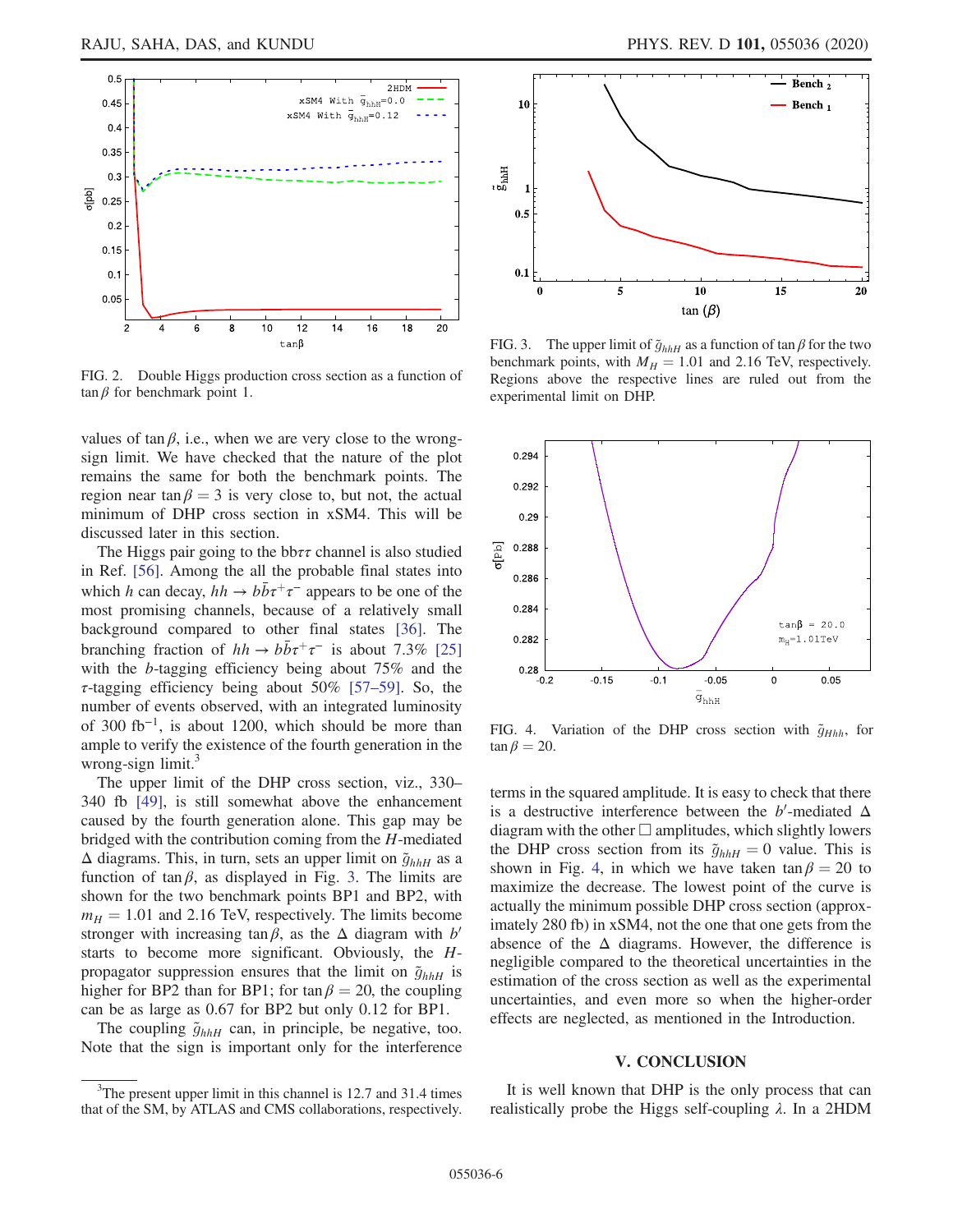that conserves CP, and that has all other scalars at 1 TeV or more except the 125 GeV Higgs, the DHP can probe the couplings  $\lambda_{hhh}$  and  $\lambda_{hhh}$ , the latter in the large tan  $\beta$  limit that enhances the bottom quark coupling to  $H$ .

In this paper, we show how DHP may be used to unveil a fourth chiral generation that can possibly hide in the LHC data. Such a model has been discussed in detail in Ref. [12], which is embedded in a type-II 2HDM. Even in the small parameter space where the fourth-generation effects on Higgs production and decay cancel out, the double Higgs production can successfully probe the model. This is because no such cancellation mechanism works for DHP, and one expects about an order-ofmagnitude enhancement over the SM prediction, which is close to the experimental limit. Thus, the LHC at 14 TeV has an excellent chance to discover the signal, or rule the model out.

DHP limits can also rule out a significant portion of the parameter space of the scalar sector of xSM4, with the constraints on  $\lambda_{hhH}$  and tan  $\beta$ . Admittedly, this also depends on other parameters of the potential, so one needs to look for other corroborative signals.

The analysis was performed at the leading order, and the higher-order effects may be extremely important, particularly when the Yukawa couplings are nonperturbative. Including such corrections should increase the DHP cross section and hence tighten our limits, or in an extreme case may rule out the model already. Even with this caveat, this remains an important and interesting channel to probe.

Before we conclude, it should be reemphasized that probing the trilinear self-coupling of the Higgs bosons has, so far, been the driving motivation behind the search for DHP at the LHC. Quite evidently, we can add to the stimulus for di-Higgs searches by making this channel a sensitive tool for unveiling certain new physics models. In this paper, we have done precisely that. We have shown that an extra sequential generation of fermions with wrong-sign Yukawa couplings, which can remain completely hidden in single Higgs production and decay [12], can potentially reveal themselves exclusively in the di-Higgs searches. To our knowledge, this is the first time such an exclusivity for the DHP in the context of new physics searches has been pointed out explicitly. Therefore, we hope that our current study will encourage our experimental colleagues to view the di-Higgs searches in a new light.

### ACKNOWLEDGMENTS

A. K. acknowledges the Science and Engineering Research Board, Government of India, for support.

- [1] G. Aad *et al.* (ATLAS Collaboration), Observation of a new particle in the search for the Standard Model Higgs boson with the ATLAS detector at the LHC, Phys. Lett. B 716, 1 (2012).
- [2] S. Chatrchyan *et al.* (CMS Collaboration), Observation of a new boson at a mass of 125 GeV with the CMS experiment at the LHC, Phys. Lett. B 716, 30 (2012).
- [3] G. Aad et al. (ATLAS, CMS Collaboration), Measurements of the Higgs boson production and decay rates and constraints on its couplings from a combined ATLAS and CMS analysis of the LHC pp collision data at  $\sqrt{s} = 7$  and 8 TeV, J. High Energy Phys. 08 (2016) 045.
- [4] G. D. Kribs, T. Plehn, M. Spannowsky, and T. M. P. Tait, Four generations and Higgs physics, Phys. Rev. D 76, 075016 (2007).
- [5] A. Denner, S. Dittmaier, A. Muck, G. Passarino, M. Spira, C. Sturm, S. Uccirati, and M. M. Weber, Higgs production and decay with a fourth Standard-Model-like Fermion generation, Eur. Phys. J. C 72, 1992 (2012).
- [6] O. Eberhardt, G. Herbert, H. Lacker, A. Lenz, A. Menzel, U. Nierste, and M. Wiebusch, Impact of a Higgs Boson at a Mass of 126 GeV on the Standard Model with Three and Four Fermion Generations, Phys. Rev. Lett. 109, 241802 (2012).
- [7] A. Djouadi and A. Lenz, Sealing the fate of a fourth generation of fermions, Phys. Lett. B 715, 310 (2012).
- [8] M. I. Vysotsky, The rise and fall of the fourth quark-lepton generation, in *Proceedings of the Helmholtz International Summer School on Physics of Heavy Quarks and Hadrons (HQ 2013): JINR, Dubna, Russia, 2013* (2014), pp. 311–316.
- [9] E. Kuflik, Y. Nir, and T. Volansky, Implications of Higgs Searches on the Four Generation Standard Model, Phys. Rev. Lett. 110, 091801 (2013).
- [10] A. Lenz, Constraints on a fourth generation of fermions from Higgs Boson searches, Adv. High Energy Phys. 2013, 910275 (2013).
- [11] J. F. Gunion, H. E. Haber, G. L. Kane, and S. Dawson, The Higgs Hunter's guide, Front. Phys. 80, 1 (2000).
- [12] D. Das, A. Kundu, and I. Saha, Higgs data does not rule out a sequential fourth generation with an extended scalar sector, Phys. Rev. D 97, 011701 (2018).
- [13] D. Fontes, J. C. Romo, and J. P. Silva, A reappraisal of the wrong-sign  $hb\bar{b}$  coupling and the study of  $h \rightarrow Z\gamma$ , Phys. Rev. D 90, 015021 (2014).
- [14] P. M. Ferreira, R. Guedes, M. O. P. Sampaio, and R. Santos, Wrong sign and symmetric limits and non-decoupling in 2HDMs, J. High Energy Phys. 12 (2014) 067.
- [15] A. Biswas and A. Lahiri, Alignment, reverse alignment, and wrong sign Yukawa couplings in two Higgs doublet models, Phys. Rev. D 93, 115017 (2016).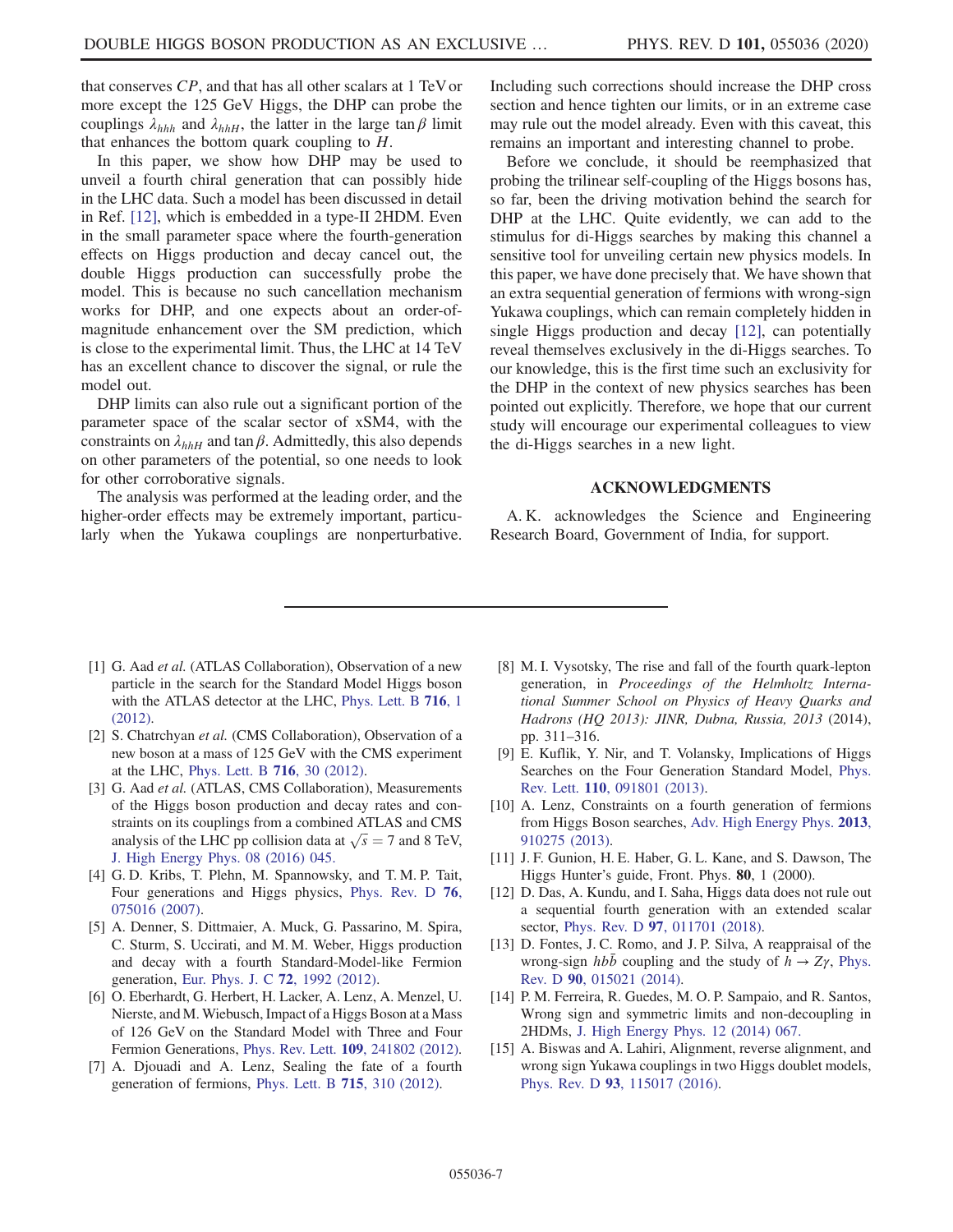- [16] P. M. Ferreira, J. F. Gunion, H. E. Haber, and R. Santos, Probing wrong-sign Yukawa couplings at the LHC and a future linear collider, Phys. Rev. D 89, 115003 (2014).
- [17] J. F. Gunion and H. E. Haber, The CP conserving two Higgs doublet model: The approach to the decoupling limit, Phys. Rev. D 67, 075019 (2003).
- [18] M. Carena, I. Low, N.R. Shah, and C.E.M. Wagner, Impersonating the Standard Model Higgs boson: Alignment without decoupling, J. High Energy Phys. 04 (2014) 015.
- [19] P. S. Bhupal Dev and A. Pilaftsis, Maximally symmetric two higgs doublet model with natural Standard Model alignment, J. High Energy Phys. 12 (2014) 024; Erratum, J. High Energy Phys. 11 (2015) 147.
- [20] D. Das and I. Saha, Search for a stable alignment limit in two-Higgs-doublet models, Phys. Rev. D 91, 095024 (2015).
- [21] G. Bhattacharyya and D. Das, Scalar sector of two-Higgsdoublet models: A mini review, Pramana 87, 40 (2016).
- [22] U. Baur, T. Plehn, and D. L. Rainwater, Probing the Higgs selfcoupling at hadron colliders using rare decays, Phys. Rev. D 69, 053004 (2004).
- [23] U. Baur, T. Plehn, and D. L. Rainwater, Determining the Higgs Boson selfcoupling at Hadron colliders, Phys. Rev. D 67, 033003 (2003).
- [24] U. Baur, T. Plehn, and D.L. Rainwater, Measuring the Higgs Boson Self Coupling at the LHC and Finite Top Mass Matrix Elements, Phys. Rev. Lett. 89, 151801 (2002).
- [25] J. Alison *et al*, Higgs Boson pair production at colliders: Status and perspectives, in *Double Higgs Production at Colliders Batavia, IL, USA, 2019*, edited by B. Di Micco, M. Gouzevitch, J. Mazzitelli, and C. Vernieri (2019).
- [26] T. Plehn, M. Spira, and P. M. Zerwas, Pair production of neutral Higgs particles in gluon-gluon collisions, Nucl. Phys. B479, 46 (1996); Erratum, Nucl. Phys. B531, 655 (1998).
- [27] R. Frederix, S. Frixione, V. Hirschi, F. Maltoni, O. Mattelaer, P. Torrielli, E. Vryonidou, and M. Zaro, Higgs pair production at the LHC with NLO and parton-shower effects, Phys. Lett. B 732, 142 (2014).
- [28] A. Djouadi, P. Gambino, and B. A. Kniehl, Two loop electroweak heavy fermion corrections to Higgs boson production and decay, Nucl. Phys. B523, 17 (1998).
- [29] G. Aad *et al.* (ATLAS Collaboration), Searches for Higgs boson pair production in the  $hh \rightarrow bb\tau\tau$ ,  $\gamma\gamma WW^*$ ,  $\gamma\gamma bb$ , bbbb channels with the ATLAS detector, Phys. Rev. D 92, 092004 (2015).
- [30] ATLAS Collaboration, Search for pair production of Higgs  $\overline{b}$  bosons in the  $b\bar{b}b\bar{b}$  final state using proton-proton collisions at  $\sqrt{s} = 13$  TeV with the ATLAS detector, Report No. AT-LAS-CONF-2016-049, 2016.
- [31] ATLAS Collaboration, Search for Higgs boson pair production in the final state of  $\gamma \gamma WW^* (\rightarrow l\nu jj)$  using 13.3 fb<sup>-1</sup> of *pp* collision data recorded at  $\sqrt{s} = 13$  TeV with the ATLAS detector, Report No. ATLAS-CONF-2016-071, 2016.
- [32] CMS Collaboration, Search for resonant pair production of Higgs bosons decaying to two bottom quark-antiquark pairs in proton-proton collisions at 13 TeV, Report No. CMS-PAS-HIG-16-002, 2016.
- [33] CMS Collaboration, Search for heavy resonances decaying to a pair of Higgs bosons in four b quark final state in proton-proton collisions at  $\sqrt{s} = 13$  TeV, Report No. CMS-PAS-B2G-16-008, 2016.
- [34] CMS Collaboration, Search for H(bb)H(gammagamma) decays at 13 TeV, Report No. CMS-PAS-HIG-16-032, 2016.
- [35] CMS Collaboration, Search for resonant Higgs boson pair production in the bbl $\nu\mu$  final state at  $\sqrt{s} = 13$  TeV, Report No. CMS-PAS-HIG-16-011, 2016.
- [36] CMS Collaboration, Search for pair production of Higgs bosons in the two tau leptons and two bottom quarks final state using proton-proton collisions at  $\sqrt{s} = 13$  TeV, Report No. CMS-PAS-HIG-17-002, 2017.
- [37] CMS Collaboration, Search for resonant and non-resonant Higgs boson pair production in the bbl $\nu\mu$  final state at  $\sqrt{s}$  = 13 TeV, Report No. CMS-PAS-HIG-17-006, 2017.
- [38] CMS Collaboration, Search for non-resonant Higgs boson pair production in the bbtautau final state using 2016 data, Report No. CMS-PAS-HIG-16-028, 2016.
- [39] ATLAS Collaboration, Search for Higgs boson pair production in the  $bb\gamma\gamma$  final state using pp collision data at  $\sqrt{s}$  = 13 TeV with the ATLAS detector, Report No. AT-LAS-CONF-2016-004, 2016.
- [40] E. W. N. Glover and J. J. van der Bij, Higgs Boson pair production via gluon fusion, Nucl. Phys. B309, 282 (1988).
- [41] A. Alloul, N. D. Christensen, C. Degrande, C. Duhr, and B. Fuks, FeynRules 2.0—A complete toolbox for tree-level phenomenology, Comput. Phys. Commun. 185, 2250 (2014).
- [42] J. Alwall, R. Frederix, S. Frixione, V. Hirschi, F. Maltoni, O. Mattelaer, H. S. Shao, T. Stelzer, P. Torrielli, and M. Zaro, The automated computation of tree-level and next-toleading order differential cross sections, and their matching to parton shower simulations, J. High Energy Phys. 07 (2014) 079.
- [43] A. Dighe, D. Ghosh, R. M. Godbole, and A. Prasath, Large mass splittings for fourth generation fermions allowed by LHC Higgs exclusion, Phys. Rev. D 85, 114035 (2012).
- [44] G. Bhattacharyya, D. Das, and P. B. Pal, Modified Higgs couplings and unitarity violation, Phys. Rev. D 87, 011702 (2013).
- [45] G. Bhattacharyya, D. Das, P.B. Pal, and M.N. Rebelo, Scalar sector properties of two-Higgs-doublet models with a global U(1) symmetry, J. High Energy Phys. 10 (2013) 081.
- [46] G. Bhattacharyya and D. Das, Nondecoupling of charged scalars in Higgs decay to two photons and symmetries of the scalar potential, Phys. Rev. D 91, 015005 (2015).
- [47] S. K. Kang, Z. Qian, J. Song, and Y. W. Yoon, Confronting the fourth generation two Higgs doublet model with the phenomenology of heavy Higgs bosons, Phys. Rev. D 98, 095025 (2018).
- [48] D. Das, New limits on tan  $\beta$  for 2HDMs with  $Z_2$  symmetry, Int. J. Mod. Phys. A 30, 1550158 (2015).
- [49] M. Aaboud *et al.* (ATLAS Collaboration), Search for Resonant and Non-Resonant Higgs Boson Pair Production in the  $b\bar{b}\tau^{+}\tau^{-}$  Decay Channel in pp Collisions at  $\sqrt{s} =$ 13 TeV with the ATLAS Detector, Phys. Rev. Lett. 121, 191801 (2018); Erratum, Phys. Rev. Lett. 122, 089901 (2019).